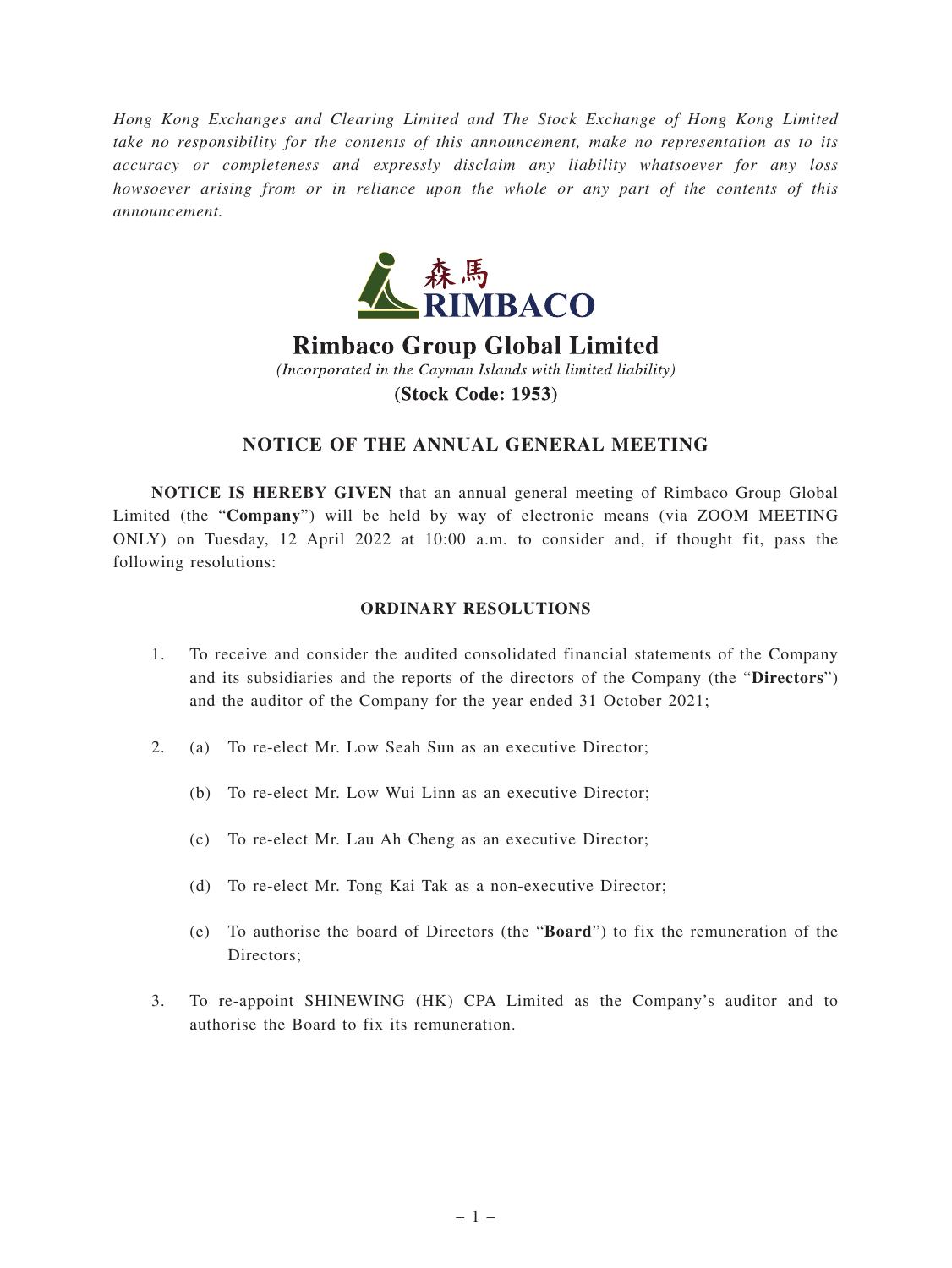To consider, as special business and, if thought fit, pass with or without amendments, the following resolutions as ordinary resolutions:

## 4. "**THAT**:

- (a) subject to paragraph (c) below, the exercise by the Directors during the Relevant Period (as defined below) of all the powers of the Company to allot, issue and deal with unissued shares and to make or grant offers, agreements and options, including warrants to subscribe for shares, which might require the exercise of such powers be and the same is hereby generally and unconditionally approved;
- (b) the approval in paragraph (a) above shall authorise the Directors during the Relevant Period (as defined below) to make or grant offers, agreements and options (including warrants, bonds and debentures convertible into Shares) which might require the exercise of such powers after the end of the Relevant Period (as defined below);
- (c) the total number of shares of the Company allotted or agreed conditionally or unconditionally to be allotted (whether pursuant to options or otherwise) by the Directors pursuant to the approval in paragraph (a) above, otherwise than pursuant to (i) a Rights Issue (as defined below); or (ii) the exercise of any options granted under the share option scheme of the Company adopted on 31 March 2020; or (iii) any scrip dividend or similar arrangements providing for the allotment and issue of shares in lieu of the whole or part of a dividend on shares in accordance with the articles of association of the Company in force from time to time; or (iv) any issue of shares upon the exercise of rights of subscription or conversion under the terms of any warrants of the Company or any securities which are convertible into shares, shall not exceed the aggregate of:
	- (aa) 20% of the total number of issued shares of the Company on the date of the passing of this resolution; and
	- (bb) the aggregate number of any shares of the Company repurchased by the Company (if the Directors are so authorised by a separate ordinary resolution of the shareholders of the Company) subsequent to the passing of this resolution up to a maximum equivalent to 10% of the total number of issued shares of the Company on the date of the passing of this resolution,

and the authority pursuant to paragraph (a) of this resolution shall be limited accordingly; and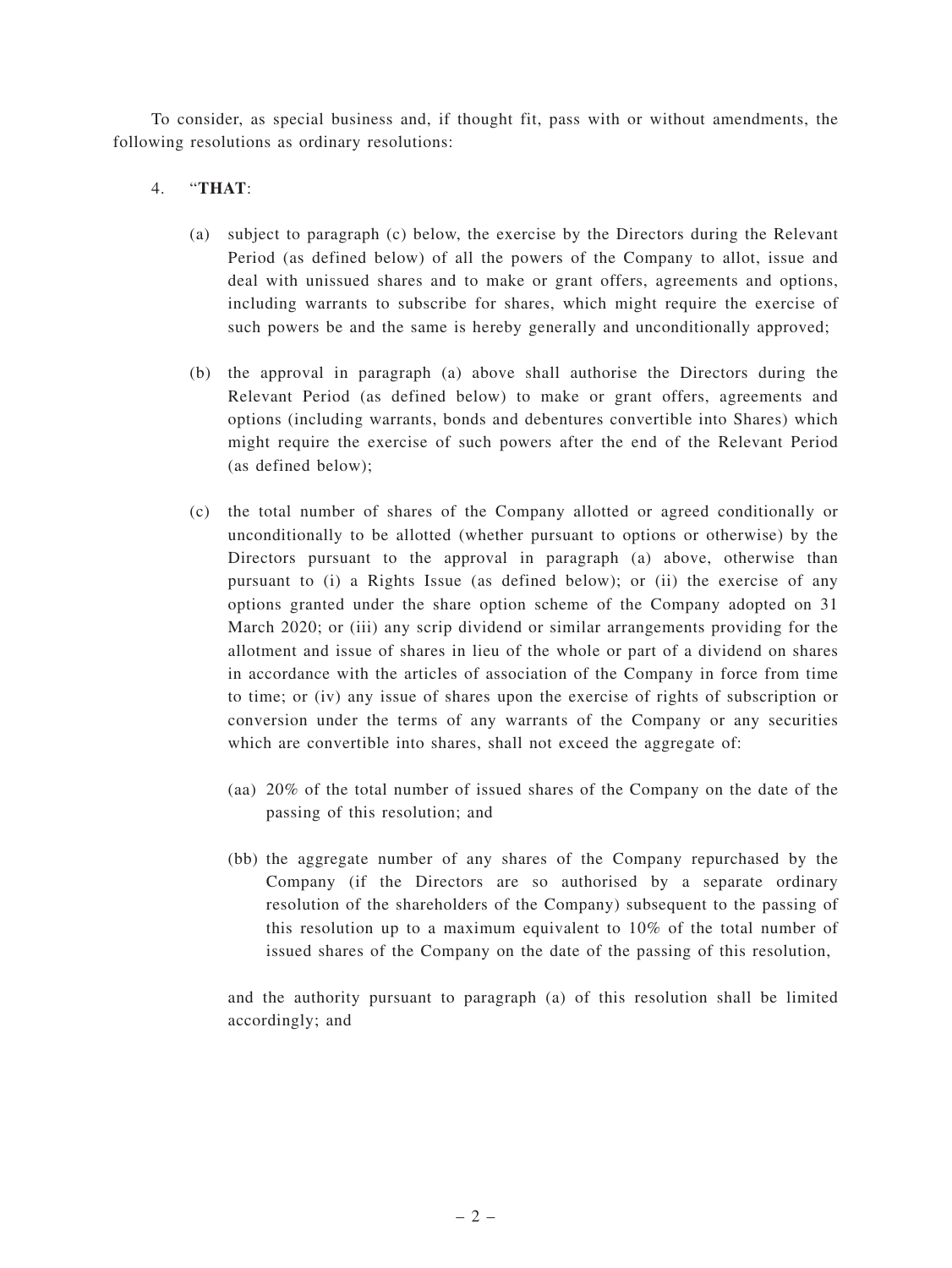(d) for the purposes of this resolution:

"Relevant Period" means the period from the date of the passing of this resolution until whichever is the earliest of:

- (i) the conclusion of the next annual general meeting of the Company;
- (ii) the expiration of the period within which the next annual general meeting of the Company is required by the articles of association of the Company, the Companies Law, Cap. 22 (Law 3 of 1961, as consolidated or revised) of the Cayman Islands (the "**Companies Law**"), or any other applicable laws of the Cayman Islands to be held; and
- (iii) the passing of an ordinary resolution by the shareholders of the Company at general meeting revoking or varying the authority given to the Directors by this resolution;

"Rights Issue" means an offer of shares, or offer or issue of warrants, options or other securities giving rights to subscribe for shares open for a period fixed by the Directors to holders of shares on the register on a fixed record date in proportion to their then holdings of shares (subject to such exclusion or other arrangements as the Directors may deem necessary or expedient in relation to fractional entitlements, or having regard to any restrictions or obligations under the laws of, or the requirements of, or the expense or delay which may be involved in determining the existence or extent of any restrictions or obligations under the laws of, or the requirements of, any jurisdiction outside Hong Kong or any recognised regulatory body or any stock exchange outside Hong Kong)."

## 5. "**THAT**:

- (a) the exercise by the Directors during the Relevant Period (as defined below) of all powers of the Company to purchase the issued shares of the Company on The Stock Exchange of Hong Kong Limited (the "**Stock Exchange**") or any other stock exchange on which the shares may be listed and recognised by the Securities and Futures Commission and the Stock Exchange for such purpose, and otherwise in accordance with the rules and regulations of the Securities and Futures Commission, the Stock Exchange, the Companies Law and all other applicable laws in this regard, be and the same is hereby generally and unconditionally approved;
- (b) the total number of shares of the Company which may be purchased by the Company pursuant to the approval in paragraph (a) during the Relevant Period (as defined below) shall not exceed 10% of the total number of the issued shares of the Company as at the date of the passing of this resolution and the authority pursuant to paragraph (a) of this resolution shall be limited accordingly; and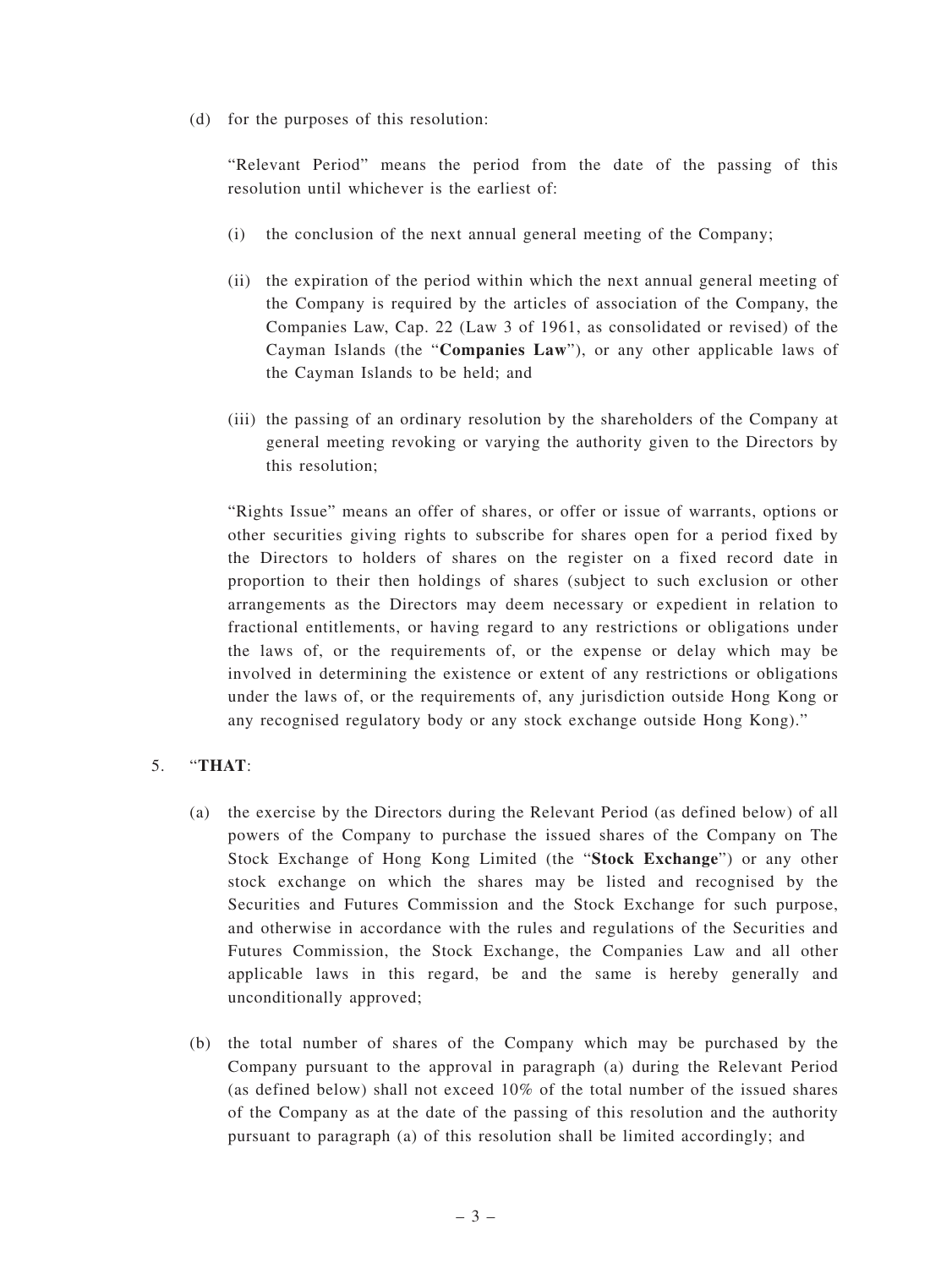- (c) for the purposes of this resolution, "Relevant Period" means the period from the date of the passing of this resolution until whichever is the earliest of:
	- (i) the conclusion of the next annual general meeting of the Company;
	- (ii) the expiration of the period within which the next annual general meeting of the Company is required by the articles of association of the Company, the Companies Law, or any other applicable laws of the Cayman Islands to be held; and
	- (iii) the passing of an ordinary resolution by the shareholders of the Company at general meeting revoking or varying the authority given to the Directors by this resolution."
- 6. "**THAT** conditional upon resolutions nos. 4 and 5 above being passed, the general mandate granted to the Directors to exercise the powers of the Company to allot, issue and otherwise deal with shares of the Company pursuant to resolution no. 4 above be and hereby extended by the addition to the total number of shares of the Company which may be allotted by the Directors pursuant to such general mandate of the total number of shares of the Company repurchased by the Company under the authority granted pursuant to resolution no. 5 above, provided that such number of shares shall not exceed 10% of the total number of the issued shares of the Company at the date of passing of this resolution."

By order of the Board of **Rimbaco Group Global Limited Low Seah Sun** *Chairman*

Hong Kong, 9 March 2022

*Registered office:* Windward 3, Regatta Office Park PO Box 1350 Grand Cayman KY1-1108 Cayman Islands

*Headquarters and principal place of business in Malaysia:* 309-E, 1st floor, Silver Square Perak Road, 10150 Penang Malaysia

*Notes:*

1. In view of the current COVID-19 situation in Hong Kong, a member of the Company will not be able to attend the annual general meeting in person. If a member of the Company (whether individual or corporate) wishes to exercise his/her/its voting rights at the annual general meeting, he/she/it must appoint the chairman of the annual general meeting as his/her/its proxy to attend, speak and vote on his/her/its behalf at the annual general meeting. In appointing the chairman of the annual general meeting as proxy, a member of the Company (whether individual or corporate) must give specific instructions as to voting, or abstentions from voting, in the form of proxy, failing which the appointment will be treated as invalid.